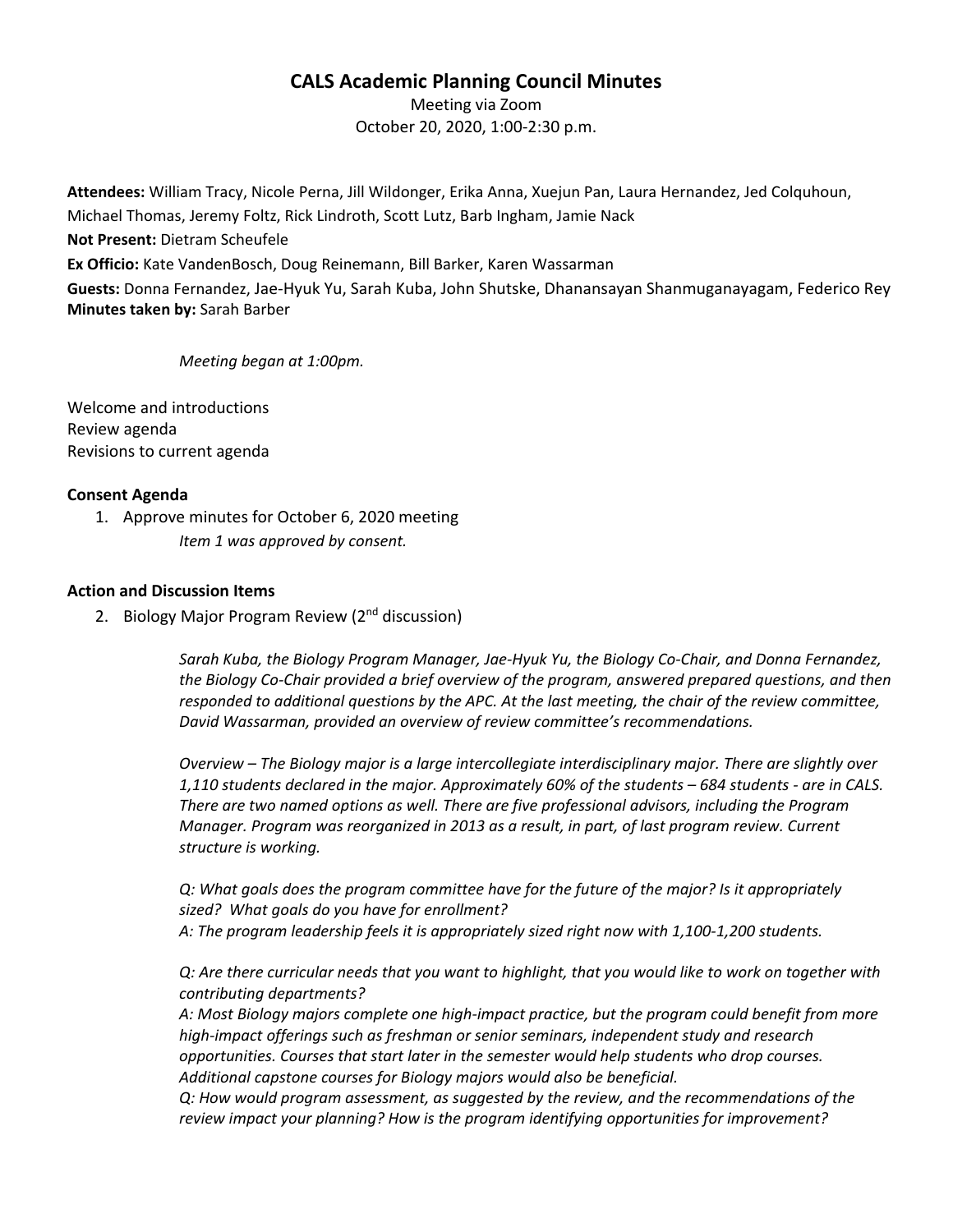*A: The program is working on assessment, and also had a discussion with the program committee about additional ways to obtain student feedback. They have now added two students to the program committee – one from CALS and one from L&S. They are surveying students and alumni about programming. They discussed alternative faculty advising models. They have a scientific assessment rubric and 90% of examined senior theses and posters met the requirements. The program sends an exit survey every year. Included in the exit survey are direct assessment questions. From the exit survey, evolution and systematics are showing the poorest results. The program review committee reviews the exit survey results annually and is looking to address this and pilot additional questions in the exit survey.*

*Q: How will the program address the lack of sense of community among many students? Has the program considered collaboration with the Women in Science and Engineering (WISE) program to enhance community? How might the program reallocate resources to incentivize more faculty participation?*

*A: Program is working with student organizations. The program has had recent success working with several campus units including holding a research session with WISCIENCE and holding workshops with BioHouse. The program would be interested in working with the Women in Science and Engineering (WISE) program. The program has worked with career center offices and alumni. Last year the program hung an anniversary banner in MSB and 250 students signed it.* 

*Q: Please comment on the recommendation to discontinue the Plant Biology named option. A: We agree the Plant Biology option should be discontinued. The optimal timing to discontinue is not clear as it was suggested it might be appropriate to coordinate this process with the opening of the planned new Agricultural Ecosystems major. There are currently seven students in this option. Other comments were around further discussion on when the named option should be discontinued.*

*Q: The Evolutionary Biology and former Neurobiology named options seemed to foster a sense of community among students and faculty with more frequent student and faculty interaction. Has the program considered other named options?*

*A: A lot of faculty involvement is required for a named option. Options need to be faculty driven, not committee driven. An Ecology option was proposed. The Biology committee provided feedback but it has not come forward since that initial discussion. Human Biology or Health Biology are areas of interest for students. The Biology program is open to this, but most of the faculty are in SMPH, and faculty involvement is necessary and there is a poor fit between SMPH mission and undergraduate education. They expect student demand would be high so it may be more difficulty to achieve a small intimate feel for that type of option.*

*Q: You said you have discussed faculty advising approaches and models? What does this mean? A: Students are offered a faculty advisor – very few students take advantage of that option. Professional advising is going well. The program committee discussed having a faculty panel to provide an opportunity for students to talk directly with and meet faculty.*

*Q: What is the size of the evolution option?* 

*A: Averaging 25 students. All students in this option are required to take the seminar, which is a great opportunity for community building.*

*Q: Can the College help incentivize the creation of high-impact courses and get more faculty participation?* 

*A: Dean VandenBosch response – when the program completes the review process, a meeting with the Dean's Office and the Associate Dean for Academic Affairs will take place to discuss this, and further discussion with L&S will be needed.*

*Program response – The program tracks course proposals in Lumen to identify possible courses for*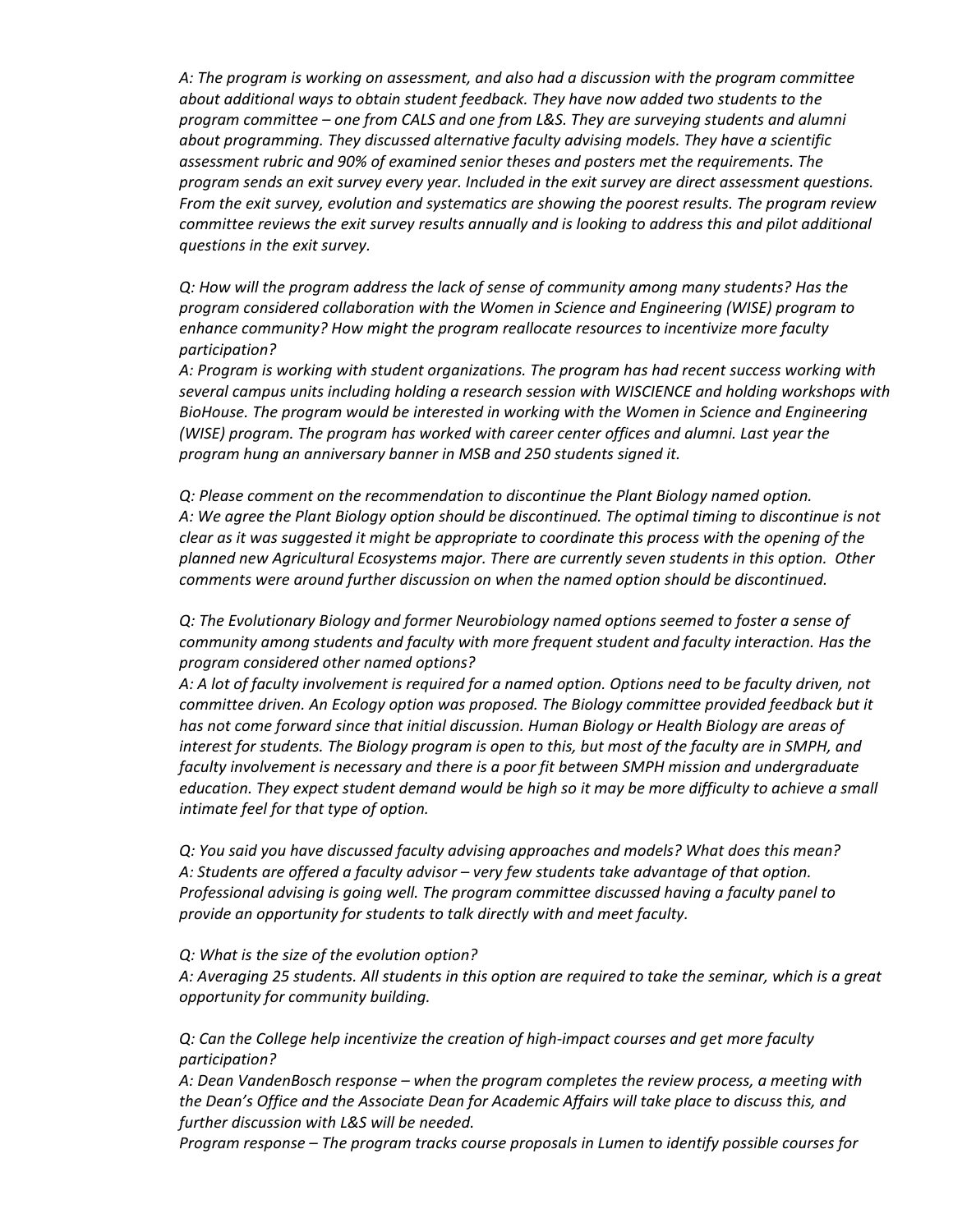*Biology. Credits follow instructor so it should be an advantage to departments to have these students in their classes and this way the major can provide students with more course options as well.* 

*The next step in the program review process will be for the CALS and L&S APCs to discuss the review jointly on November 17, 2020; votes will be independent for each APC.*

3. Agricultural Safety and Health Center Review (2<sup>nd</sup> discussion)

*John Shutske, Director of the Agricultural Safety and Health Center, provided a brief overview of the center, answered prepared questions, and then responded to additional questions by the APC. At the*  last meeting, the chair of the center review committee, Mark Stephenson, provided an overview of *review committee's recommendations.*

*Q: Please comment on any progress you have made regarding the review committee's recommendation for the small center staff to work more collaboratively to increase the strength and visibility of the Center.*

*A: The Director and Associate Director have worked together for 14 years. There were some tensions when John returned. The Center was focused on Extension activity and there was interest in pursuing research activity by the Director. During this time with COVID-19, the Director and Associate Director have partnered on programing and climate is improved.*

*Q: How can the center expand its connections with other groups or entities, including researchers on campus?*

*A: The Center is developing partnerships and has secured several grants including, recently, a \$1M grant and bilingual health education grant*

*Comment: Center review process is still relatively new. The review process appears to be a useful activity for both the centers and review committees.*

*Q: Have you explored connections to the Dairy Innovation Hub? A: The Center had a lot of contact with the Hub this spring before, and early into, COVID. There is possible collaboration around the health needs of migrant farm workers. Also, John is engaging dairy industry on a capstone course project. The Dairy Innovation Hub is a great resource for the College.*

*Motion to approve review as complete and well done: Lindroth/Nack Approved: 13-0-0*

## 4. Center for Biomedical Swine Research and Innovation (CBSRI)

*Dhanu Shanmuganayagam provided an overview of the proposed Biomedical Swine Research and Innovation Center and answered questions.* 

*Overview – The Center has received approval from the Animal and Dairy Sciences Department and SMPH. The center would provide unique education and research opportunities. It is a partnership between the Biotechnology Center, SMPH and CALS. The pig is at the center of the effort. There is a high level of translation between pigs and humans - similarity in size and immunology. Genetic engineering is only done at a few institutions. The genetic engineering combined with medical research would make UW-Madison most comprehensive swine center in United States.*

*Q: In this proposed collaboration, what is the role of CALS personnel and SMPH personnel? A: From an operational perspective, most of the genetic engineering and breeding of swine will be*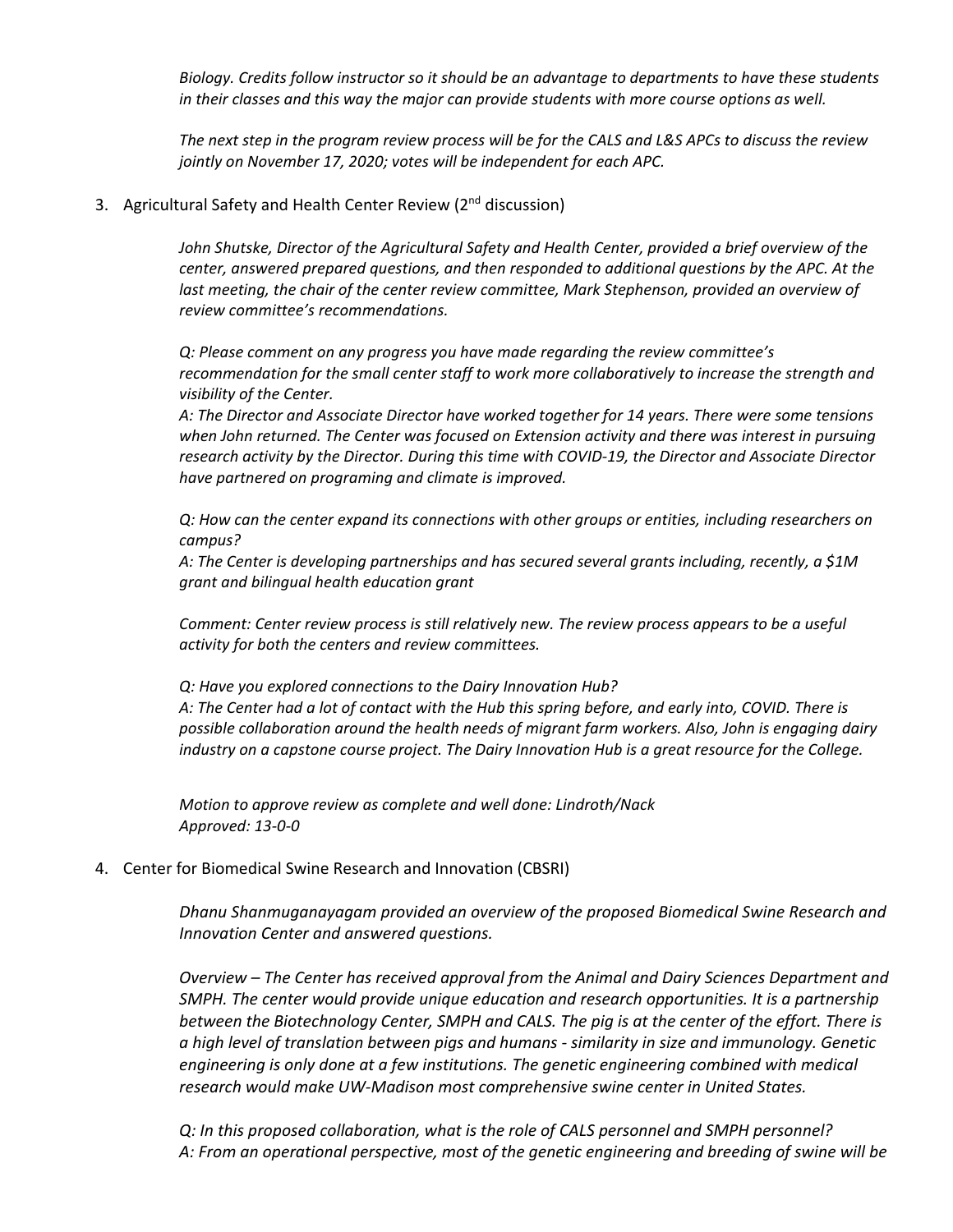*done in CALS. Imaging will be done by SMPH. From a research perspective both units will engage equally. CALS will engage in more basic research. More applied/translational research will be done in SMPH.*

*Q: How are the costs going to be shared? Will CALS and the Animal and Dairy Sciences Department be taking on the cost of the care for the pigs? Animal care is expensive. A: They are working on securing funding for first five years. There is a WARF request to UW Health for financial support for first five years. Similarities to Wisconsin Crop Innovation Center – putting together MOU about financial obligation for multi-year endeavor and planning ahead.* 

*Comment: Plan with the end in mind. Build in questions you are going to ask yourself such as how to navigate leadership changes and what success looks like. Centers can revolve around individuals and it important to decide when the endeavor has fulfilled its mission.* 

*Q: Centers live and die by their ability to raise external grants. What success has this group had in securing grants in the past?*

*A: Have secured multi-institutional RO1 funds. There have also been several grants from foundations for cancer. The Biomedical Swine Conference will be held in Summer 2022 and NIH is providing funding for it which they have not done before so they believe the creation of the center is the reason. NIH requested a panel and white paper. FDA reached out to collaborate on safety in genetic engineering.* 

*Q: Education and training is one of the missions. What do you envision for this and what is the source of funding?* 

*A: NIH has indicated in discussions that expertise in swine has waned. Many experts are retiring. NIH needs a new wave of scientists with an understanding in swine immunology and gene editing. Medical training is other aspect of training opportunities. Medical residents often work immediately with humans. Pigs can help with proficiencies for residencies. A NIH training grant is possible. Hospitals need staff who know how to do this work as well. They might have interest in recruiting from the program.* 

*Q: Currently, there is no additional space. What kind of facilities may be needed? On or off campus?*

*A: The Center is considering off-campus space as an extension to the swine research center in Arlington. Seeking more isolation for immunocompromised. If any area is in high demand, they don't want to be in business of breeding swine so they may license breeding to companies so focus is on research.* 

*Motion to approve center: Perna/Thomas Vote: 12-0-1*

**5.** Clinical Nutrition, Capstone and Capstone Internship (1<sup>st</sup> review)

*Federico Rey, chair of the program review committee, provided an overview of the Clinical Nutrition Capstone Certificate and the Clinical Nutrition – Dietetic Internship Capstone Certificate, and shared the committee's recommendations.* 

*Overview – The Clinical Nutrition Capstone Certificate is 12 credits. The Clinical Nutrition – Dietetic Internship is 18 credits. The programs are designed to serve three groups of students - graduates of*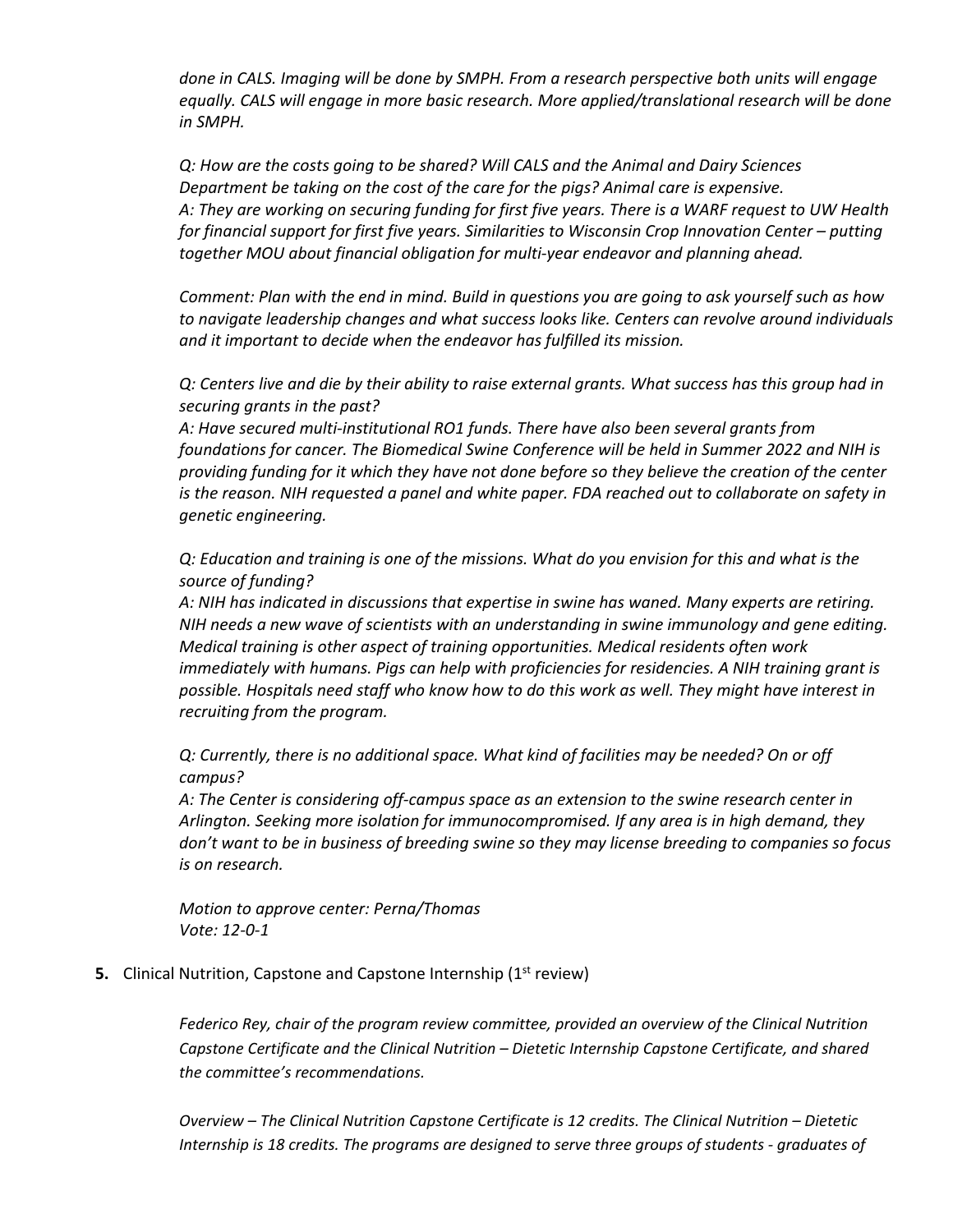*undergrad dietetics programs seeking an internship, graduates of dietetics programs who receive an internship and want to work on obtaining postbaccalaureate credit, and professionals seeking professional development.* 

*The review committee met with program leadership. The programs have met their goals and objectives outlined in their program proposals. Job placement is high.* 

*A big development is coming January 2024 in this field. A graduate degree will be required to be a registered dietician. The department created a 30-credit online Master's degree to fulfill this requirement, but that has lead to a decline in capstone certificate enrollment. The program feels the capstones were instrumental in the development of the Master's program. Students from all three programs -the two capstones and the Masters – are enrolled in many of the same courses.* 

*The value of keeping the Capstone w/out the internship is questionable. There has been a marked decrease in enrollment. The program has plans for recruitment, but there should be set goals for this effort and a timeline established to evaluate whether the Capstone with no internship should continue to be available. The program does not think there is cost to offering all three.* 

*Comment: This is a five-year review. This is a progress report. Our job is to, in part, make recommendations for the program in advance of its 10-year review.* 

*Q: Is the committee recommending discontinuing the certificate without the internship? Does the program agree with this? A: The committee's recommendation is to keep a close eye on it. The program has plans for recruitment. Watch how those efforts play out.* 

*Q: Is there any reason we need an answer before the 10-year mark? A: A sooner check-in is possible if that is what they choose to recommend. It was also noted that with program reviews, the 10 year review may not happen until an additional 10 years (not 5 years after the 5 year review).* 

*Comment: Concern program will limp along. Comment: If program wants to discontinue, they can do that. Comment: It will be helpful for the department to talk about the balance of these two programs and the Masters.*

*Comment: How will they take student feedback when planning for future of the programs? While interviewing students during the program review, there were significant costs to the students. Continue to gather information from students about what they're getting from the program and its value, and if they know that before they start. For some it is challenging and expensive.*

*Q: What is department thinking about for recruitment and how will they evaluate these recruitment strategies?*

*Q: Can they better outline the programs' costs and benefits in their online description?*